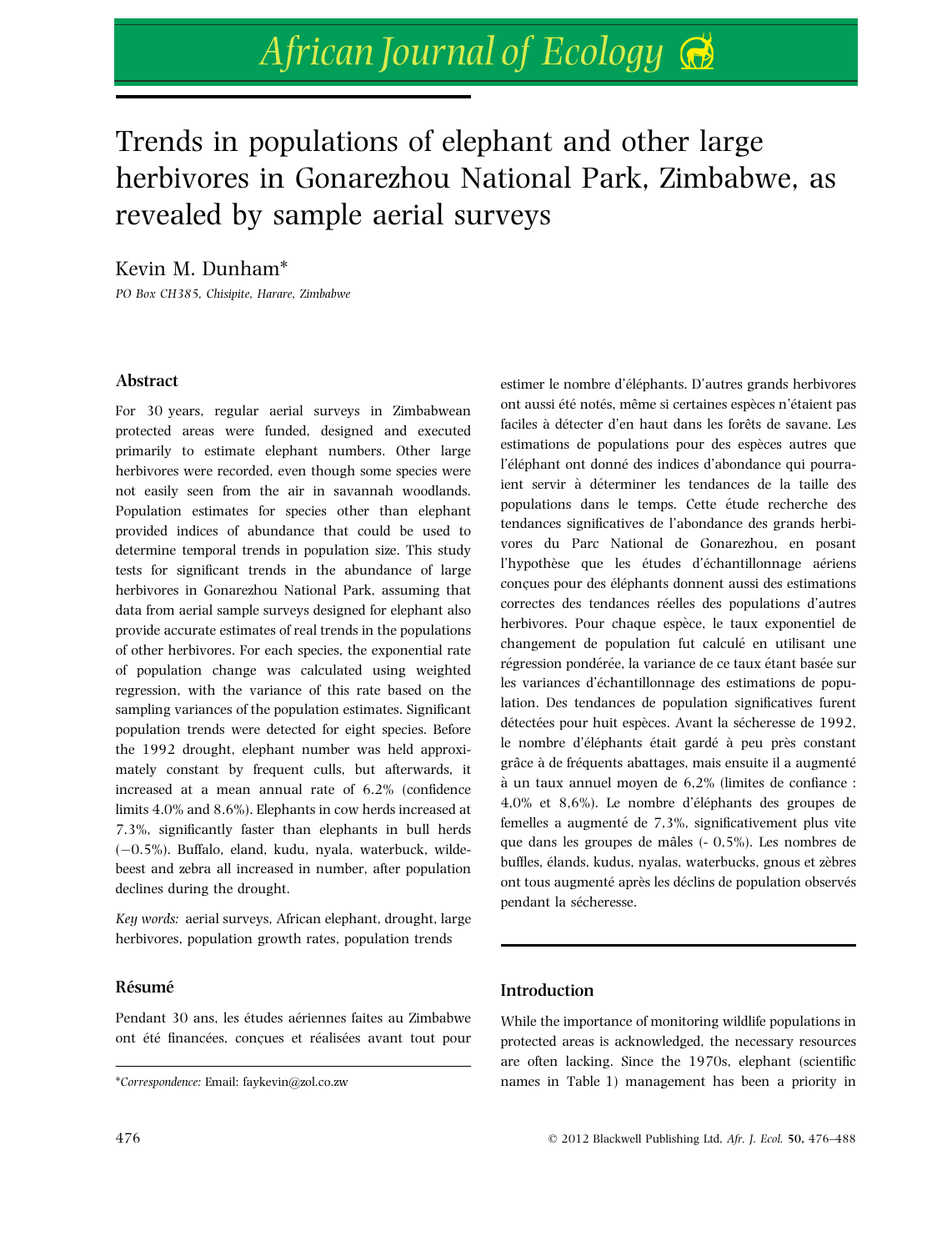Zimbabwe (Cumming, 1981; Martin, Craig & Booth, 1989), because of the effects of high densities of elephants on vegetation and smaller animals (Thomson, 1975; Cumming et al., 1997). During the 1980s, these surveys were funded by Zimbabwean taxpayers, but since 1991 surveys have depended on outside support. Aerial surveys of Zimbabwe's elephant subpopulations still occurred regularly, because it was relatively easy to raise funds for elephant surveys, and survey designs and techniques were unchanged. The elephant is important economically (for the safari hunting industry and by providing the bulk of income in areas where natural resources are managed communally (Frost & Bond, 2008; Taylor, 2009)) and from a conservation viewpoint (because of the ivory trade ban by the Convention on International Trade in Endangered Species of Wild Fauna and Flora). While these surveys were designed to produce reasonably accurate and precise estimates of elephant numbers, using methods that were appropriate, repeatable and technically robust (Norton-Griffiths, 1978), other large herbivore species

| Species                             | Period relative<br>to 1992<br>drought | Years     | Number of<br>surveys | $\boldsymbol{r}$ | $%$ change<br>per annum | $LCL$ $r$ | $UCL$ $r$ | Trend <sup>®</sup> |
|-------------------------------------|---------------------------------------|-----------|----------------------|------------------|-------------------------|-----------|-----------|--------------------|
| Buffalo Syncerus                    | Pre                                   | 1984-1991 | 5                    | 0.081            | 8.4                     | $-0.067$  | 0.229     | ns                 |
| caffer                              |                                       |           |                      |                  |                         |           |           |                    |
| Buffalo                             | Post                                  | 1993-2009 | 7                    | 0.250            | 28.4                    | 0.180     | 0.320     | $^{+}$             |
| Eland Taurotragus<br>oryx           | Post                                  | 1993-2009 | 7                    | 0.125            | 13.3                    | 0.051     | 0.199     | $^{+}$             |
| Elephant Loxodonta<br>africana      | Pre                                   | 1980-1991 | 8                    | 0.002            | 0.2                     | $-0.028$  | 0.032     | ns                 |
| Elephant                            | Post                                  | 1995-2009 | 6                    | 0.060            | 6.2                     | 0.039     | 0.082     | $^{+}$             |
| Elephants in bull<br>groups         | Post                                  | 1995-2009 | 6                    | $-0.005$         | $-0.5$                  | $-0.028$  | 0.019     | ns                 |
| Elephants in cow herds              | Post                                  | 1995-2009 | 6                    | 0.070            | 7.3                     | 0.046     | 0.095     | $^{+}$             |
| Giraffe Giraffa<br>camelopardalis   | Pre                                   | 1984-1991 | 5                    | 0.116            | 12.4                    | $-0.068$  | 0.301     | ns                 |
| Giraffe                             | Post                                  | 1993-2009 | 7                    | 0.036            | 3.6                     | $-0.008$  | 0.079     | ns                 |
| Impala Aepyceros<br>melampus        | Post                                  | 1995-2009 | 6                    | 0.009            | 0.86                    | $-0.019$  | 0.036     | ns                 |
| Kudu Tragelaphus<br>strepsiceros    | Post                                  | 1993-2009 | 7                    | 0.092            | 9.7                     | 0.066     | 0.119     | $^{+}$             |
| Nyala Tragelaphus<br>angasii        | Post                                  | 1993-2009 | 5                    | 0.144            | 15.5                    | 0.084     | 0.204     | $^{+}$             |
| Ostrich Struthio<br>camelus         | Post                                  | 1993-2009 | 7                    | 0.064            | 6.7                     | $-0.012$  | 0.141     | $ns^b$             |
| Sable antelope<br>Hippotragus niger | Pre                                   | 1984-1991 | 5                    | $-0.144$         | $-13.4$                 | $-0.422$  | 0.134     | ns                 |
| Warthog Phacochoerus africanus      | Post                                  | 1996-2009 | $\overline{4}$       | 0.093            | 9.8                     | $-0.015$  | 0.202     | $ns^b$             |
| Waterbuck Kobus ellipsiprymnus      | Post                                  | 1993-2009 | 7                    | 0.183            | 20.0                    | 0.116     | 0.249     | $^{+}$             |
| Wildebeest Connochaetes taurinus    | Pre                                   | 1986-1991 | $\overline{4}$       | $-0.221$         | $-19.8$                 | $-0.557$  | 0.115     | ns                 |
| Wildebeest                          | Post                                  | 1995-2009 | $\overline{4}$       | 0.224            | 25.1                    | 0.129     | 0.319     | $^{+}$             |
| Zebra Equus quagga burchelii        | Pre                                   | 1984-1991 | 5                    | 0.126            | 13.5                    | 0.004     | 0.248     | $\! + \!\!\!\!$    |
| Zebra                               | Post                                  | 1993-2009 | 7                    | 0.076            | 7.9                     | 0.047     | 0.105     | $^{+}$             |

|  |  |  | <b>Table 1</b> Trends in the estimated numbers of large herbivores in Gonarezhou NP, Zimbabwe, before and after the 1992 drought |  |  |  |  |  |  |  |  |  |  |  |  |  |  |  |  |  |
|--|--|--|----------------------------------------------------------------------------------------------------------------------------------|--|--|--|--|--|--|--|--|--|--|--|--|--|--|--|--|--|
|--|--|--|----------------------------------------------------------------------------------------------------------------------------------|--|--|--|--|--|--|--|--|--|--|--|--|--|--|--|--|--|

Predrought trends were examined using data from 1980 to 1991, and postdrought trends using data from 1993 to 2009. For elephants, the postdrought trends are those since the elephant captures during 1993. r, exponential rate of population change per annum; LCL r, lower 95% confidence limit of r; UCL r, upper 95% confidence limit of r.

 $a_{\text{ns}}$  = no statistically significant trend;  $+$  = significant increase in estimated population number.

 $^{\text{b}}$ There is a significant increase if using 90% confidence limits of r, instead of 95% confidence limits.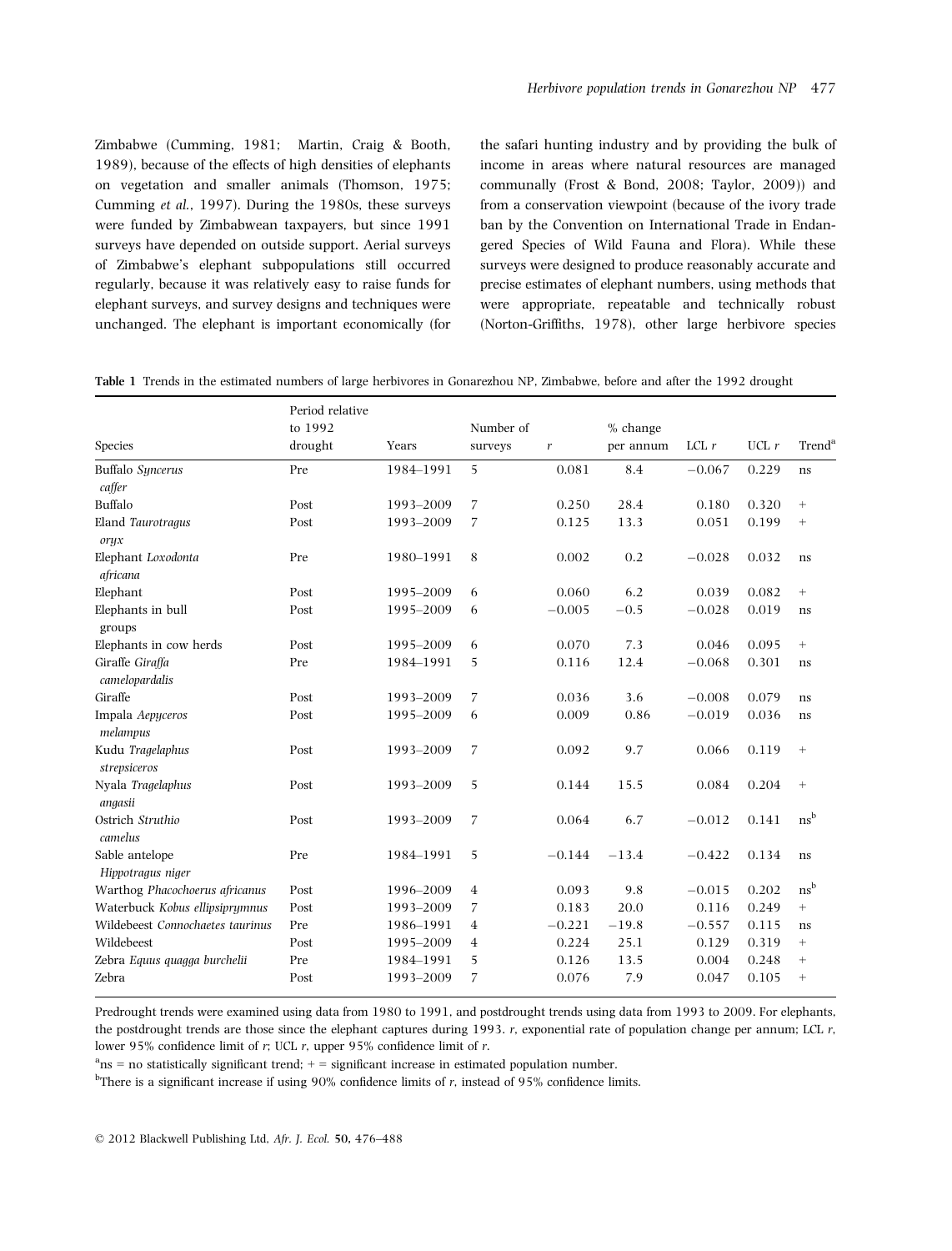were also recorded during these surveys. Some species in woodland are not easily seen from the air, and their numbers are undoubtedly underestimated. Nonetheless, it is believed that population estimates for these species provide indices of abundance, with measures of precision, which can be used to determine temporal trends in population number. The purpose of this paper was to test for significant trends in the abundance of large herbivores, assuming that data from elephant surveys provide accurate estimates of real trends in the populations of other herbivores. The analysis uses population estimates from aerial surveys conducted during the past three decades to determine the population trends of 13 large herbivores in Zimbabwe's Gonarezhou National Park. This is the only sizeable protected area in south-eastern Zimbabwe. Since 1975, the park and its wildlife have been affected by wars (Zimbabwe's pre-independence civil war before 1980, and fighting between Zimbabwean military and Mozambican resistance forces during the late 1980s), by poaching (see Duffy, 1999), and the worst drought in living memory

during 1991/92. But Gonarezhou is still the core range of one of Zimbabwe's four major subpopulations of elephant. Gonarezhou NP is within the Great Limpopo Transfrontier Park and the Great Limpopo Transfrontier Conservation Area (Fig. 1).

# Methods

#### Study area

Gonarezhou NP lies <600 m above sea level and covers approximately 5000  $km^2$  in south-east Zimbabwe (Fig. 1). The Save, Runde and Mwenezi Rivers dominate the area, and other rivers flow only seasonally. The major vegetation types are as follows: (i) Colophospermum mopane shrubland or woodland; (ii) wooded and bushed grassland; (iii) dry deciduous woodland; and (iv) riverine woodland (Farrell, 1968; Sherry (1970) cited by Magadza et al., 1993). The vegetation has been significantly impacted by drought, elephants and fires (Tafangenyasha, 1997).



Fig 1 Gonarezhou National Park lies north-eastwards of South Africa's Kruger National Park (KNP) and Mozambique's Limpopo National Park (LNP). The insert shows its location in southeast Zimbabwe. Gonarezhou NP, Kruger NP and Limpopo NP form the Great Limpopo Transfrontier Park and, together with Mozambique's Banhine and Zinave NPs and intervening communal lands, constitute the Great Limpopo Transfrontier Conservation Area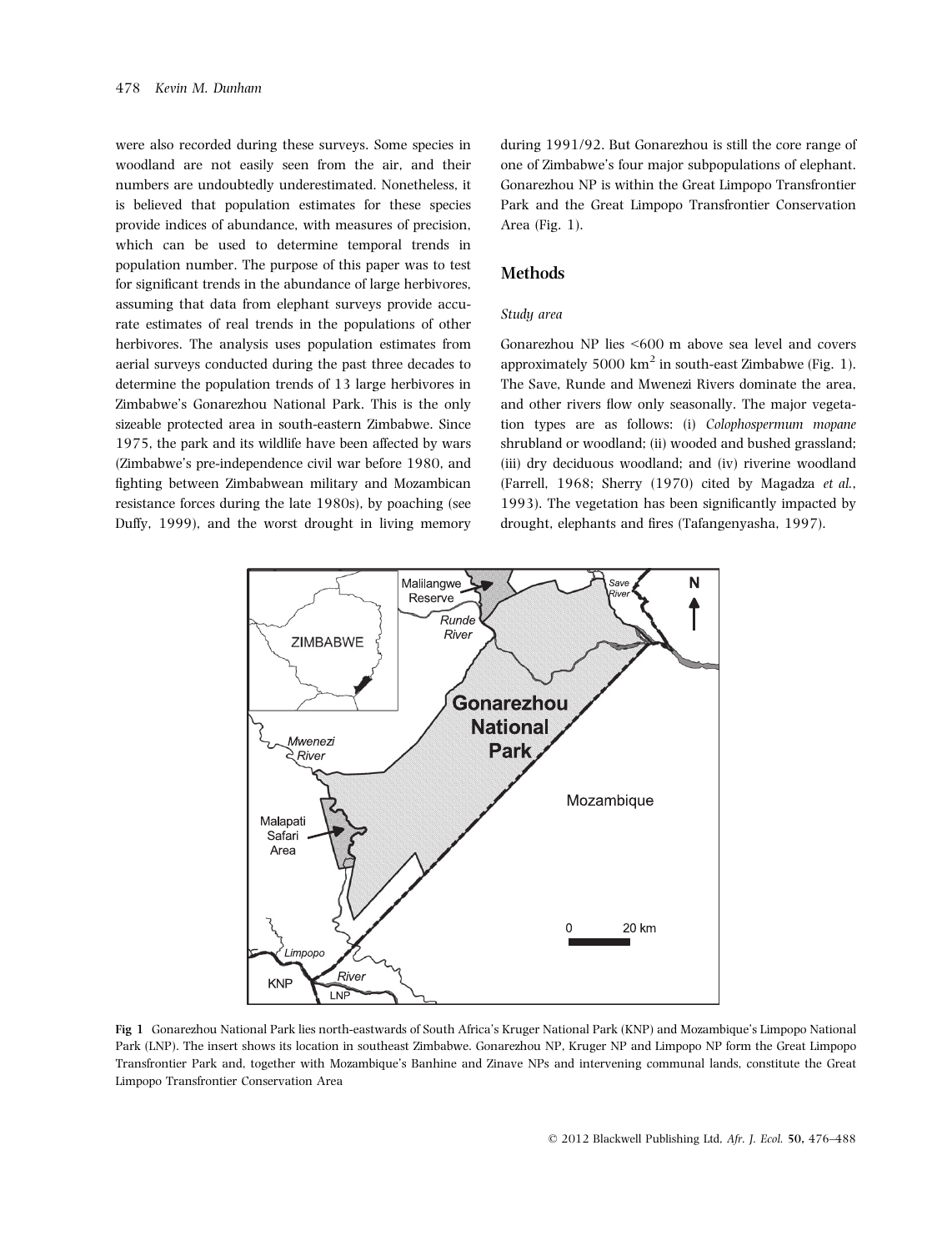The region experiences a hot wet season during November–March, a cool dry season during April–July and a hot dry season during August–October. Mean maximum temperatures exceed 30°C during all months except June and July. The area is noted for low, but very variable, annual rainfall (Fig. 2). In the north of the park, annual rainfall averaged 516 mm (coefficient of variation 40%), ranging from 93 mm during the 1991/92 drought, to 1118 mm during 1999/2000, when cyclone Eline caused extensive flooding.

The Zimbabwe–Mozambique international border forms the eastern park boundary, part of which is sown with landmines, a legacy of Zimbabwe's pre-independence war. Elsewhere, the park borders Malapati Safari Area, Malilangwe private wildlife reserve and communal land. Coincident with the occupation of Zimbabwean commercial farms during 2000, people from the Chitsa community illegally occupied 50  $km^2$  in the north of Gonarezhou NP, built huts and introduced approximately 3000 cattle and 350–400 sheep/goats (Dunham et al., 2007, 2010; Mombeshora & Le Bel, 2009).

Management has included the shooting of herds (culls) to reduce elephant numbers during 1971–1975, 1983, 1986 and 1987 (Booth et al., 1997), and the capture and translocation of elephants in response to the 1992 drought. During that drought, 423 buffalo, 51 eland, 48 zebra, 27 waterbuck, fourteen sable and two nyala were captured and removed from the park (Tayler, 1992).

It was intended that surviving animals would be returned after the drought, but few were. During some years, water was pumped to what would otherwise be seasonal pans. At various times, the park boundary was fenced during programmes to control disease (initially trypanosomiasis, later foot-and-mouth). Nonetheless, wildlife does move across the park boundary, and each year in the communal lands around the park, some animals are shot by safari hunters and during problem animal control operations. Illegal hunting of wildlife occurs in the park, but only for elephant and black rhinoceros Diceros bicornis have data on poaching trends been published (Martin, Craig & Booth, 1997). Poaching was common during the late 1980s, which included a period when the park was closed to the public, elements of the Zimbabwean army were in the park and conducting operations into Mozambique, and significant military engagements occurred inside the park (Saunders, 2006). There are no published data on trends in legal or illegal offtakes since 1995.

#### Aerial surveys

The first rigorous census of the Gonarezhou elephants was during 1980 (Coulson, 1980). Since then, similar sample aerial surveys have been undertaken regularly during the dry season by the Parks and Wildlife Management Authority [formerly Department of National Parks & Wild life Management, (DNPWLM)], often in partnership with



Fig 2 Trend in annual rainfall (July-June) at Chipinda Pools in the north of Gonarezhou NP since 1972. Dashed line indicates mean annual rainfall. No data are available for July 1988 to January 1992 and so data for Malilangwe reserve, just northwards of the park, were substituted

© 2012 Blackwell Publishing Ltd, Afr. J. Ecol. 50, 476–488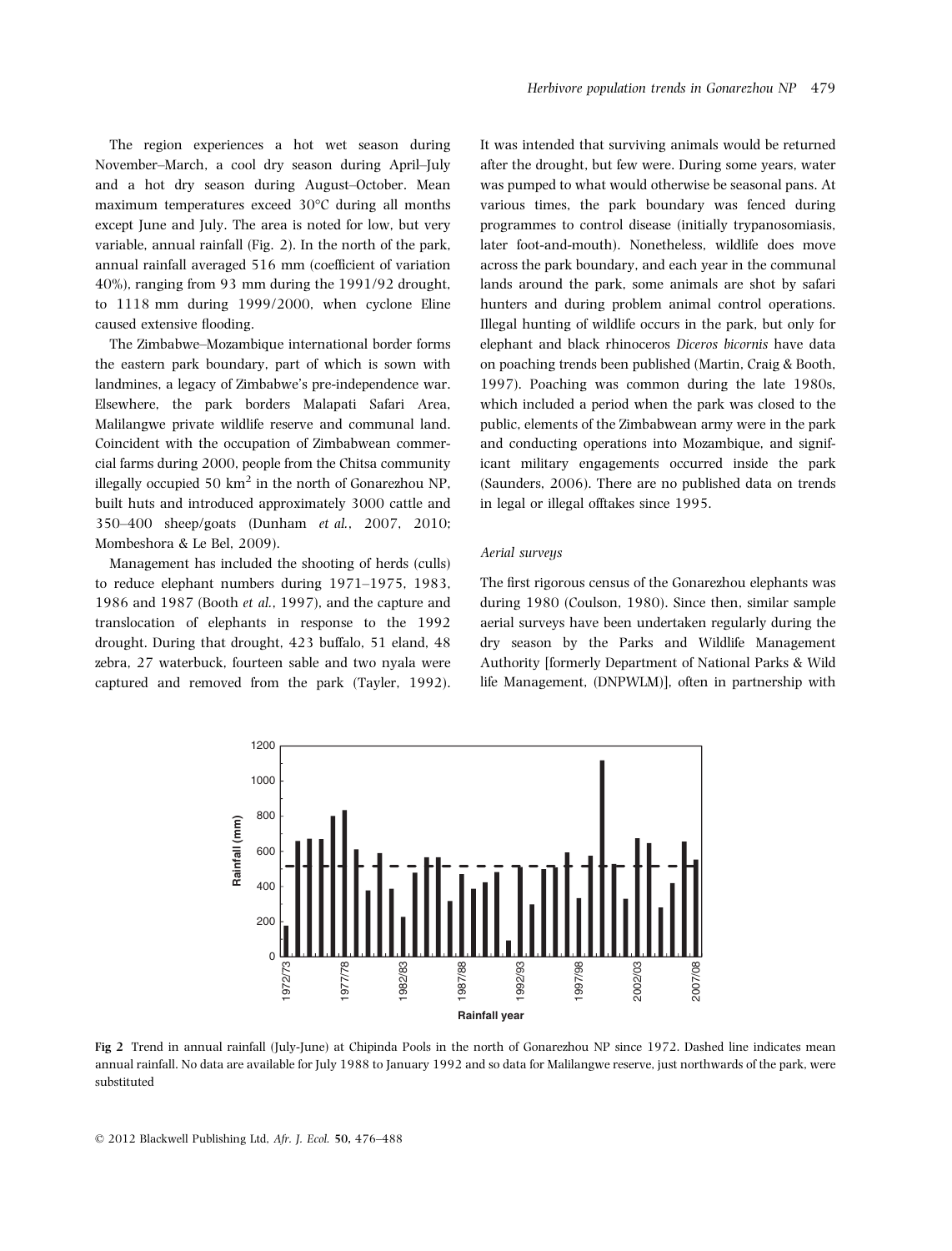WWF, or Frankfurt Zoological Society (Coulson, 1981; Sharp, 1982, 1983, 1984, 1986, 1987; Gibson, 1989; Jones, 1991; Bowler, 1995; Davies, 1996; Davies et al., 1996; Mackie, 1999; Dunham, 2002a; Dunham et al., 2007, 2010). The methods were those recommended for surveys of large African herbivores (Jolly, 1969; Norton-Griffiths, 1978). Observers searched for elephants, but other large herbivores were also counted. Observer bias was minimized and held approximately constant between years by employing keen, experienced volunteers of proven ability and immune to airsickness, and ensuring that search intensity and the widths of search strips were approximately constant between years.

#### Data sources and data evaluation

Surveys were conducted during 16 years within the period 1980–2009. During 1982, a block count design was used, and sampling intensity was 31%. But during the other surveys, systematically arranged transects were used, and sampling intensity averaged  $12.8\%$  (n = 15 years,  $SD = 2.8$ , range 9–19%). Data on elephants and other large herbivores were extracted from the survey reports. Surveys before 1984 reported only elephants. From 1984, various large mammals (but not all) and ostrich were included in the reports, but sometimes it is not clear if animals were not seen, or seen but not reported. Species coverage was more consistent after 1993. No corrections were applied to compensate for undercounting or missed animals.

Impalas were not recorded during surveys before 1995. For eland, kudu, nyala and waterbuck, not all surveys before the 1992 drought provided population estimates: either no animals were seen (population estimate is zero), or some were seen but not reported (population estimate unknown). Hence, no attempt was made to examine predrought population trends for these species. There were eight predrought population estimates for elephant, five for buffalo, giraffe, sable and zebra and four for wildebeest.

Approximately, 600 elephants were captured during 1993, and the 1993 survey occurred while the captures were underway. Therefore, the postdrought time series for elephant was for 1995–2009. Separate estimates of the numbers of elephants in cow herds and in bull groups were available. Elephants in cow herds included adult cows, immature elephants of both sexes and probably some adult bulls. For buffalo, eland, giraffe, kudu, ostrich, waterbuck and zebra, postdrought trends in numbers were examined for the 16-year period 1993–2009. The postdrought trend for impala was for 1995–2009. For nyala, sable, warthog and wildebeest, only four or five of seven postdrought surveys produced population estimates greater than zero.

#### Data analysis

In this analysis, the exponential model is used to determine population growth rates, with natural logarithms of the population estimates regressed against time. An advantage of the weighted regression method used here to calculate population growth rates and their confidence intervals is its simplicity (Gasaway et al., 1986).

The population estimates and variances extracted from the survey reports were calculated using Jolly's (1969) method 2 (transect surveys), or method 3 (block count surveys). For consistency, I recalculated 95% confidence limits for all mean estimates of population number as: Population estimate  $\pm (t_v \sqrt{\text{Total Variance}})$ ; where  $t =$ Student's t, and  $v =$  degrees of freedom estimated by Satterthwaite's rule (Snedecor & Cochran, 1980).

All time series of population estimates were graphed and examined visually to see whether there appeared to be trends in the estimates. If, for any species and survey, the calculated lower confidence limit was less than the number of individuals seen in the search strips, this latter number was substituted for the lower confidence limit. Separate predrought and postdrought time series were examined.

Trends in animal numbers were determined assuming that an exponential model was appropriate for estimating the rate of population change for each species. The exponential rate of population change per annum (r) was calculated using Gasaway et al.'s (1986) method based on weighted regression of natural logarithms of the population estimates against time, with the variance of r based on the sampling variances of the population estimates. The percentage rate of population change per annum was 100 ( $e^{r}$  – 1). A population was considered to have increased significantly if lower and upper confidence limits of r were positive, or to have declined significantly if both limits were negative.

This method of trend analysis cannot handle population estimates of zero. Examination of the postdrought population estimates for nyala, warthog and wildebeest suggested that they were rare during the decade following the drought, but not uncommon during 2007 and 2010 (population estimate 150 or greater). Hence, a population estimate of zero during any earlier postdrought survey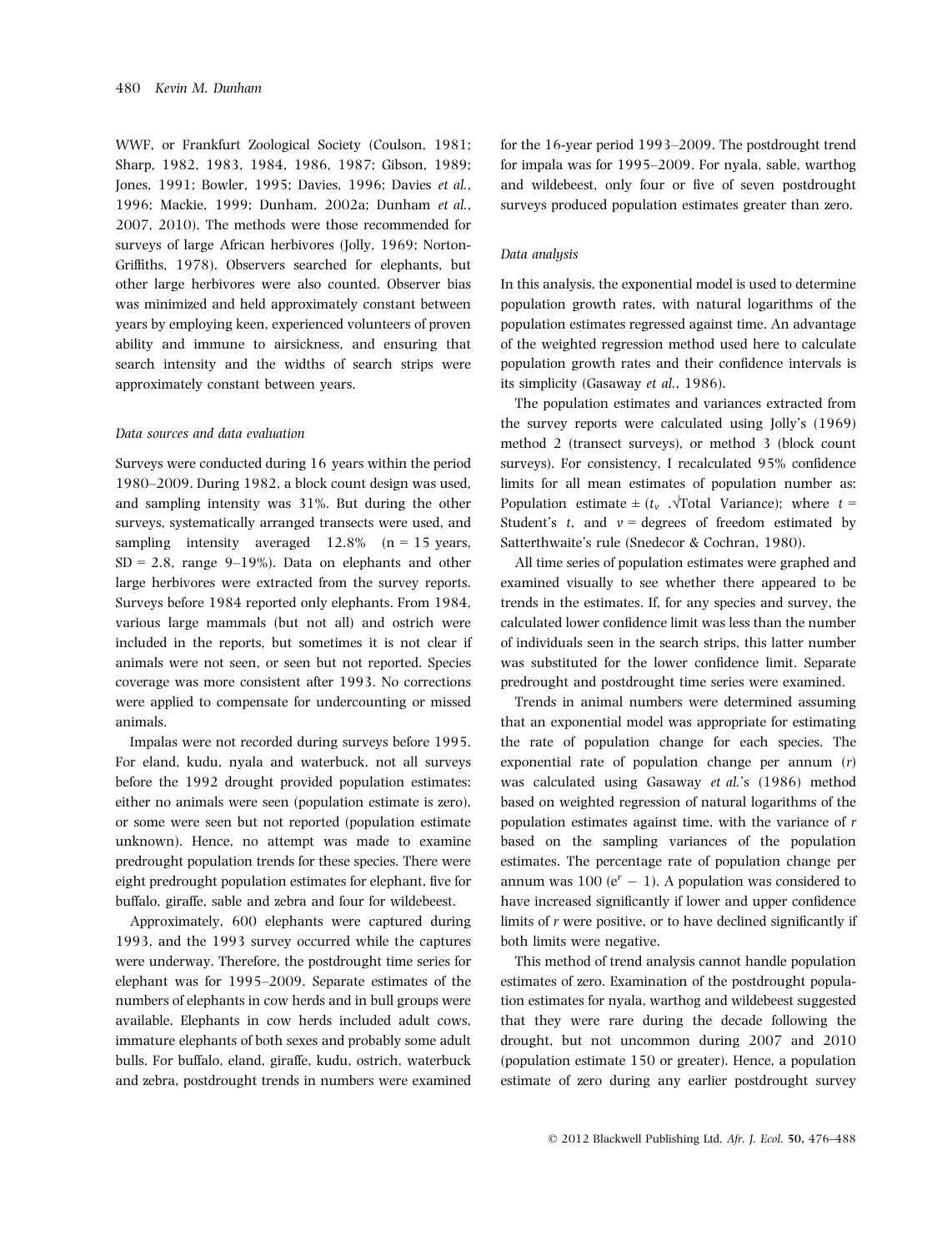probably resulted from sampling error, with the species so rare that none were seen along the transects. In other words (for these species during this period), population estimates of zero are erroneous. Hence, for nyala, warthog and wildebeest, postdrought trends were determined using only the population estimates greater than zero. Sable was rare after the drought, and no attempt was made to calculate a rate of population change.

#### Results

#### Predrought trends

The estimated number of elephants in Gonarezhou declined noticeably after the 1983 cull of more than 2000 animals (Fig. 3a), but overall during the 1980s, the number of elephants did not decline or increase: r was close to zero (Table 1). Only for zebra was there a significant trend (an increase) in the predrought population (Fig. 4a), but for most species, there were few or no predrought population estimates.

#### Postdrought trends

After the 1992 drought, the numbers of all elephants, elephants in cow herds, buffalo, eland, kudu, nyala, waterbuck, wildebeest and zebra in Gonarezhou all increased significantly (Table 1, Figs 3 and 4). Increases in the numbers of ostrich and warthog were nearly significant, but an apparent increase in giraffe number was not significant (Fig. 5). Only for impala and sable was there no suggestion of a consistent trend in population number after the drought (Fig. 5). But while impalas were numerous; the number of sable was small.

The number of elephant bulls did not change significantly after 1995 (Fig. 3c), and elephant bulls were the only 'species' to have a mean estimate of  $r$  that was negative during the postdrought period. The absence of any overlap in the confidence intervals of r for elephant cows and elephant bulls (Table 1) indicates that the rate of change in the number of elephants in bull groups was significantly less than the rate of increase in the number of elephants in cow herds. The number of zebra in



Fig 3 Trend in the number of elephant in Gonarezhou NP: (a) trend in the number of all elephants, 1980–2009 (triangle indicates 1992 drought); (b) postdrought trend in the number of elephants in cow herds, 1995–2009; and (c) estimated number of elephants in bull groups after the 1992 drought, 1995–2009. Mean population estimates and 95% confidence intervals shown. Elephants were culled (killed or captured) in Gonarezhou NP during 1983, 1986, 1987, 1992 and 1993. Bold solid lines indicate significant trends in estimated population number

© 2012 Blackwell Publishing Ltd, Afr. J. Ecol. 50, 476–488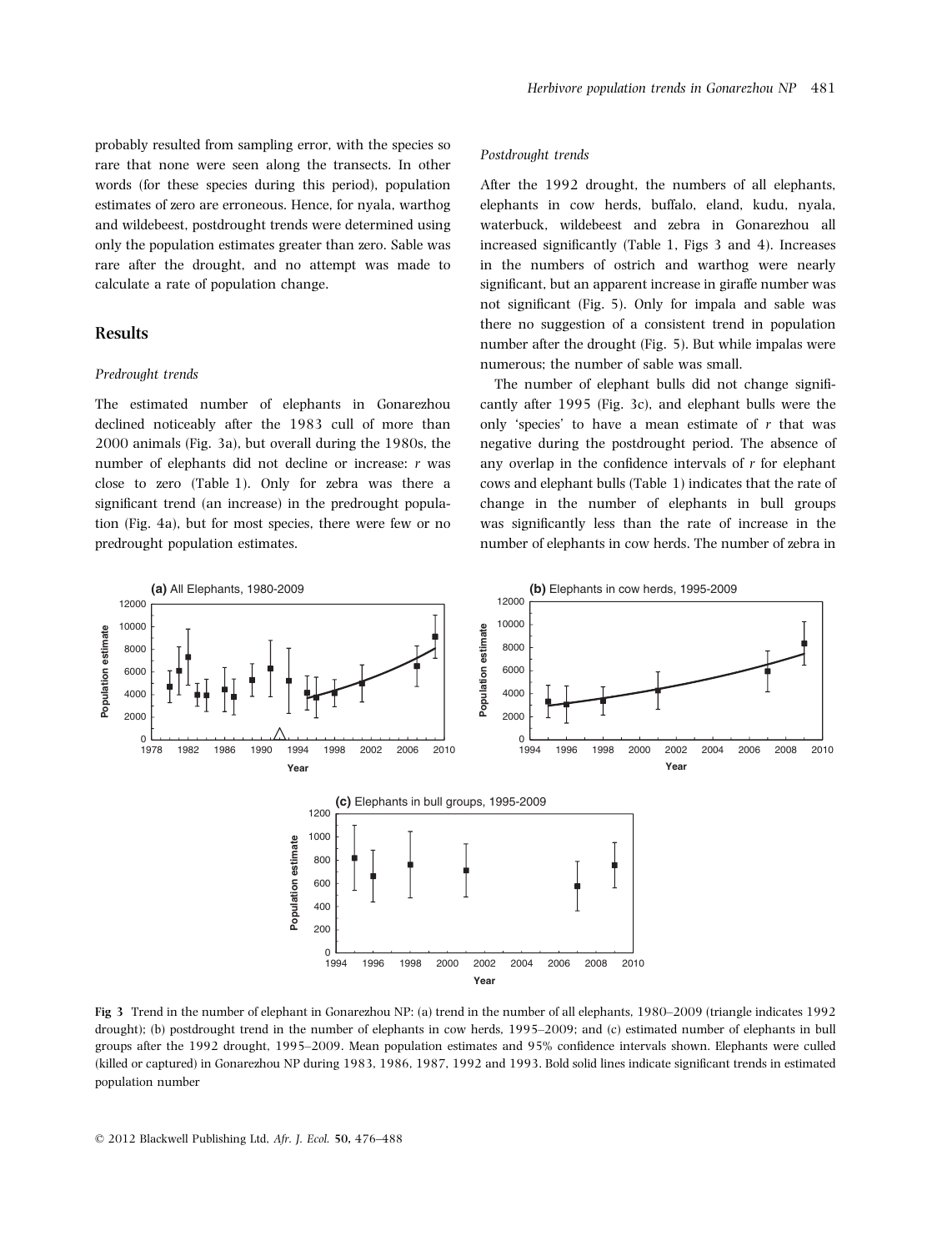

Fig 4 Trends in the number of: (a) zebra; (b) waterbuck; (c) eland; (d) buffalo; (e) kudu; (f) nyala; (g) ostrich; and (h) warthog in Gonarezhou NP. Mean population estimates and 95% confidence intervals shown. Bold solid lines indicate significant trends in estimated population number. Bold dashed lines indicate trends in estimated population number that approach significance (see Table 1). For zebra, the bold lines indicate the trends in the number of zebra before (left line) and after (right line) the 1992 drought: these trend lines suggest that the number of zebra declined by approximately 50% during that drought. The numbers of both buffalo and kudu increased significantly after the 1992 drought, but no trend lines are shown because an exponential model is probably not the most appropriate model for these species. Triangle indicates 1992 drought

© 2012 Blackwell Publishing Ltd, Afr. J. Ecol. 50, 476–488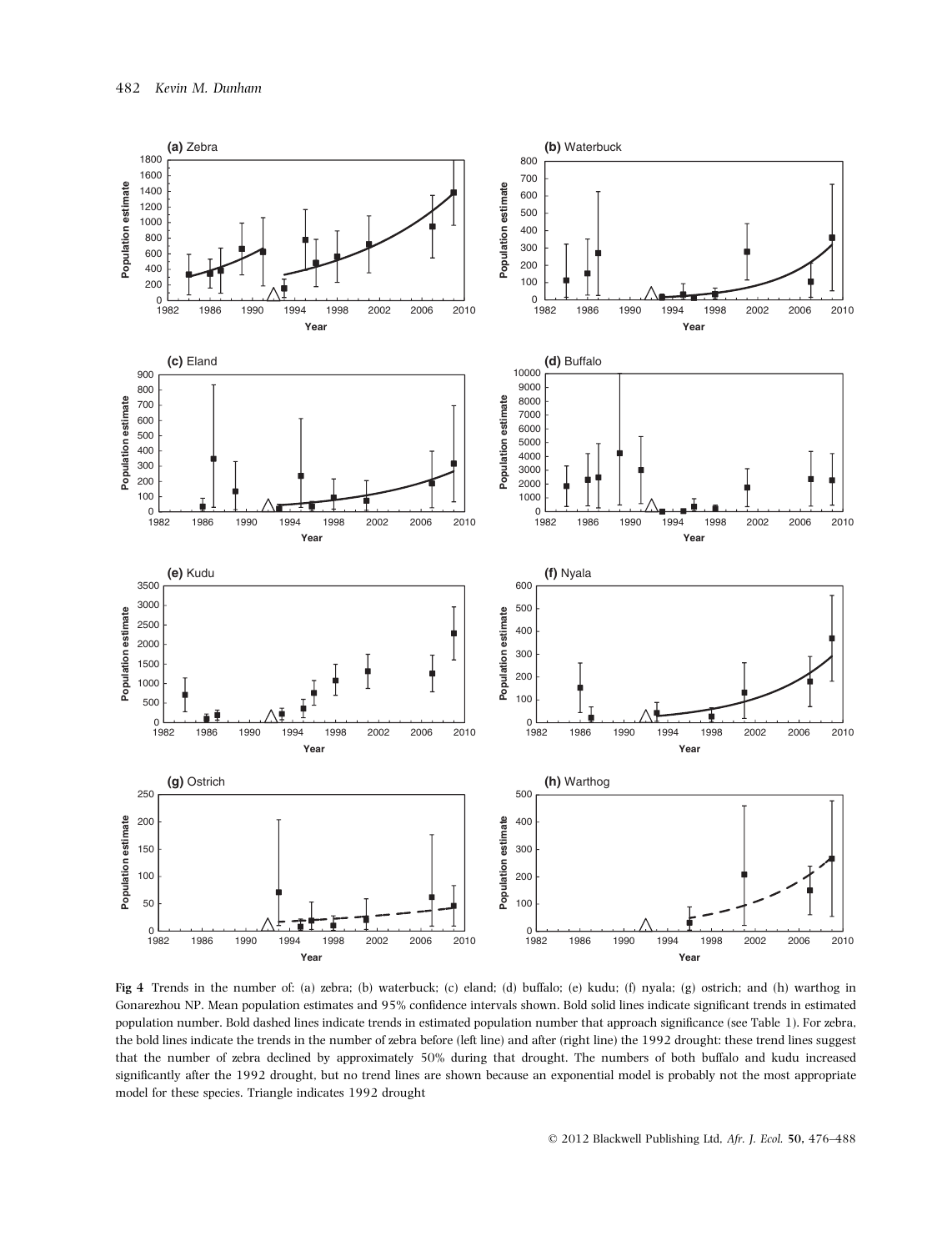

Fig 5 The estimated number of (a) sable antelope; (b) wildebeest; (c) giraffe; and (d) impala in Gonarezhou NP. Mean population estimates and 95% confidence intervals shown. Triangle indicates 1992 drought

Gonarezhou was increasing before the 1992 drought, declined by some 50% during (and presumably as a consequence of) that drought, and increased again afterwards.

### Discussion

#### Observed population trends and drought effects

Gonarezhou populations of buffalo, eland, elephant, kudu, nyala, waterbuck, wildebeest and zebra, and probably ostrich and warthog, all increased in number after the 1992 drought. Although there were few predrought estimates for most species (except elephant), the available data for three grazers – zebra, buffalo and waterbuck – suggest that these had experienced population declines during the drought.

The zebra population was increasing in number before the 1992 drought, and probably it was recovering from the effect of an earlier, countrywide drought (1983) during which southern Gonarezhou experienced three successive years when rainfall was 50% of the long-term mean (Department of National Parks & Wild life Management, 1998). The data for buffalo and waterbuck hint that these

populations may also have increased after this earlier drought. Rainfall records reveal yet another drought (during 1973), and one can speculate that, in this region of highly-variable rainfall, the population of zebra (and maybe other species also) is in near-constant flux, declining during droughts and then increasing afterwards.

Most herbivore populations in Gonarezhou are probably geographically isolated. Major declines during droughts leave the postdrought populations small in number and susceptible to inbreeding depression (Johnson et al., 2011) and extinction, for example as a consequence of the Allee effect (Bourbeau-Lemieux et al., 2011). The sable population was small before the drought and declined during it. The absence of a postdrought recovery may be a consequence of the small-population effect (Caughley, 1994), or perhaps of drought-induced changes to the grass layer. In theory, formation of the Great Limpopo Transfrontier Park should promote connectivity between the populations in Gonarezhou, Kruger and Limpopo NPs and thus reduce the likelihood of inbreeding depression and extinction. But Gonarezhou is separated from the other parks by 20 km of heavily settled communal land. In the north, the boundary between Gonarezhou NP and Malilangwe reserve is fenced. Furthermore, there are health concerns about promoting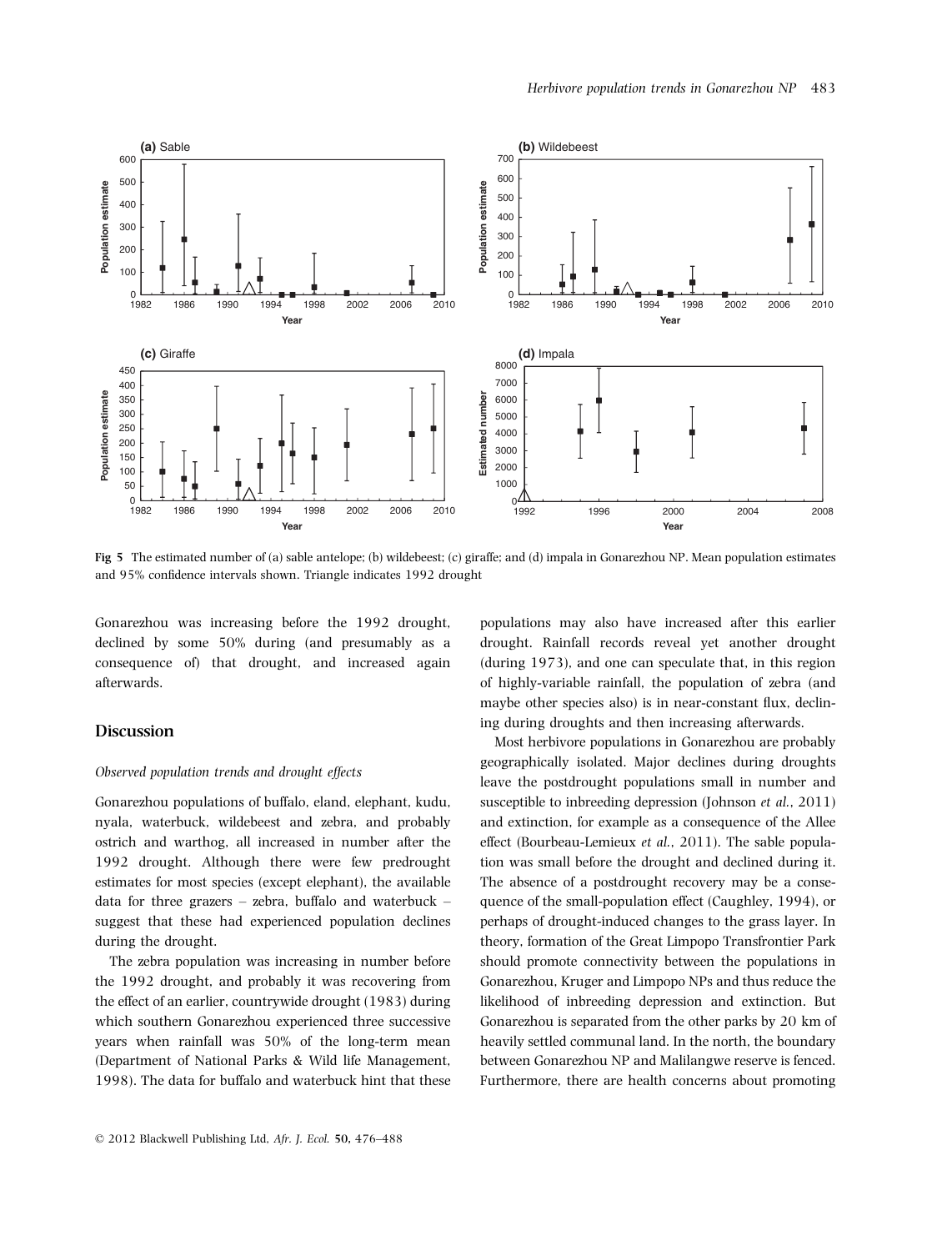the movement out of Kruger NP of animals that may be infected with bovine tuberculosis (Caron, Cross & Du Toit, 2003).

Buffalo number in Kruger also declined during the 1992 drought, as lions Panthera leo killed proportionally more buffalo during relatively dry years (Mills, Biggs & Whyte, 1995; Funston & Mills, 2006). Kudu and waterbuck numbers in Kruger also declined during dry years. In contrast, the abundance of wildebeest and zebra in Kruger was greater during drier years than during wetter years, possibly because these species were more vulnerable to predation when the grass cover was high. It is unclear why the wildebeest populations in Gonarezhou and Kruger reacted differently during dry years, but there are two obvious differences between these parks. First, there are many artificial sources of drinking water in Kruger, and most of Kruger is within 5 km of water (Redfern et al., 2005), while much of Gonarezhou was distant from water, even during years when artificial sources of water were provided. Secondly, the wildebeest population of Gonarezhou was very small, cf. Kruger, and thus susceptible to the small-population effect.

#### Number of elephants and rate of population increase

There were estimated to be 9123 (confidence interval 20.6%) elephants during 2009, which was the greatest ever estimate for the number of elephants in Gonarezhou. The previous highest estimate was 7315 during 1982 (Sharp, 1982), and more than 2000 elephants were culled during the following year. Elephant number declined noticeably after that cull, but overall during the 1980s, the number of elephants did not decline despite the culls and significant poaching during the 1980s (Gibson, 1989). But neither did it increase. In Gonarezhou, the culling of numerous elephants by shooting entire herds ended during 1987 after the few people with experience of these operations left the DNPWLM. Soon afterwards, the CITES ivory trade ban made it difficult to recover the costs of culling by selling the resulting ivory. Capturing and translocating entire herds of elephants was pioneered in Gonarezhou during 1993 (Coetsee, 1996), when more than 600 elephants were moved. But such operations are expensive, and suitable release sites are scarce in southern Africa. Hence, there have been no further translocations on this scale in Zimbabwe.

Estimates from surveys since 1993 imply that the number of elephants in Gonarezhou increased at a mean

annual rate of 6.2% over 16 years, which is close to the theoretical maximum rate of increase for the African elephant (Calef, 1988; Foley & Faust, 2010). The high rate of increase in Gonarezhou reflects the heavy mortality of immature elephants during the 1992 drought (Leggett, 1994) and hence the high proportion of adult cows amongst the survivors (the late Clem Coetsee, unpublished data). The number of elephants in cow herds increased at a faster rate than the number of elephants in bull groups, which may have increased slightly, remained constant or declined. The surveys provide no indication as to why cows and bulls show different population trends. The offtakes of cows and bulls do differ. While recently, there has been little legal hunting of elephant cows, some bulls are shot annually in areas bordering the park by sport hunters or during problem animal control and others are killed illegally. Bulls are more likely than cows to raid crops (Chiyo & Cochrane, 2005) and thus to be shot. But without information on the offtakes, it is not possible to determine whether the different population trends result from differing rates of exploitation.

#### Rate of increase of buffalo population

After the 1992 drought, buffalo displayed the greatest rate of population increase (28%), although previous work suggests that r should be negatively related to body size (Western, 1979). Some elephants and probably buffaloes move between Kruger and Gonarezhou (Ministry of Lands, 1965; De Garine-Wichatitsky et al., 2010; Henley, 2011), and immigration would increase population growth rates. Also, there are no published records of the number of animals released in the park after the drought. Studies of foot-and-mouth disease topotypes suggest that buffalo from western Zimbabwe have been introduced to Gonarezhou since the 1992 drought (Bengis, 2005): such introductions may explain the high rate of population growth for buffalo.

#### Detection of trends

The techniques used in Zimbabwe to estimate elephant numbers appear to provide accurate estimates because, at least in the Sebungwe, there is good agreement between survey estimates and the numbers of elephants killed (Dunham, 2008). But for other species, the population estimates are probably minimum figures, because smaller species are difficult to see from the air and because the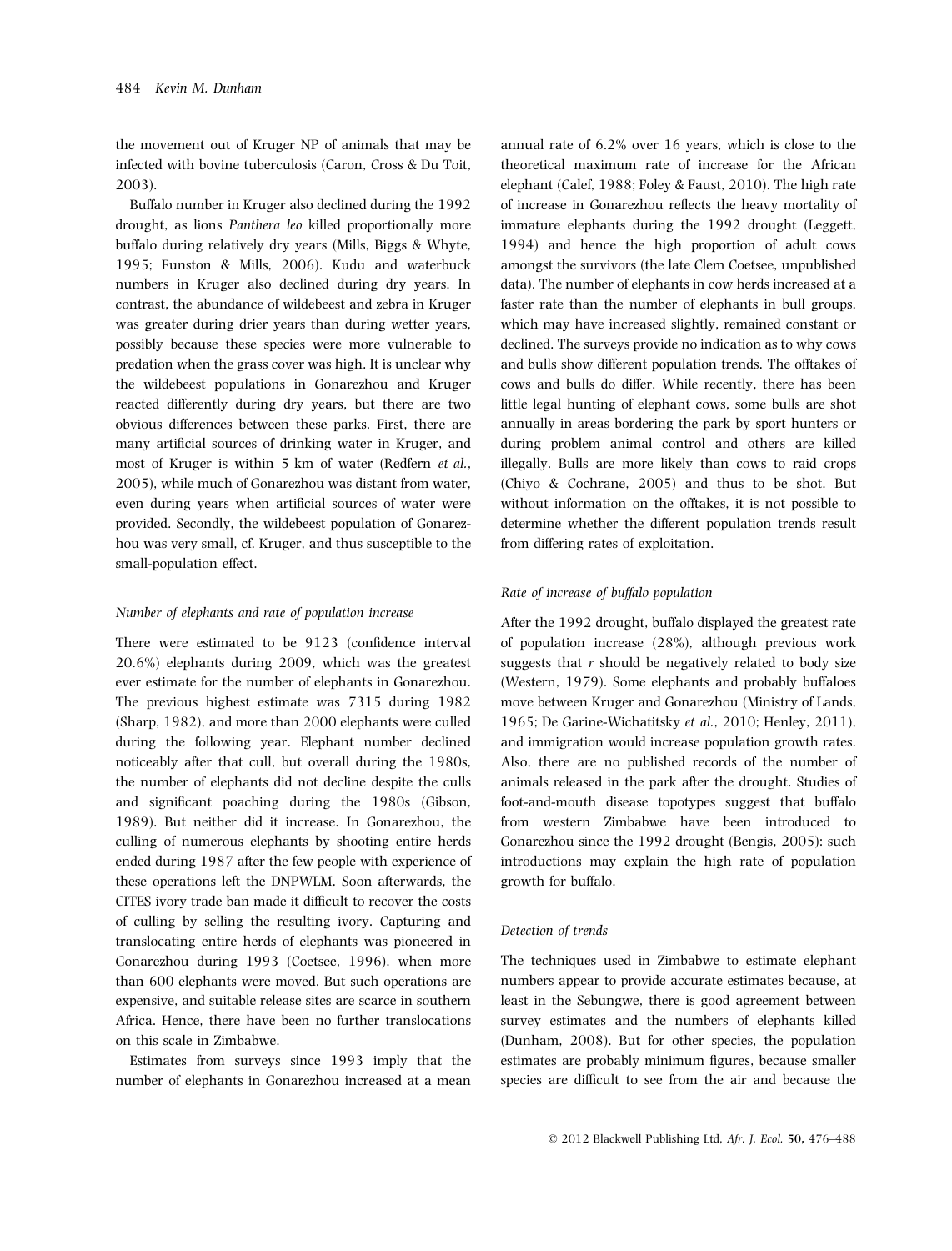observers' search image is elephants, and other species are more likely to be overlooked. Determining the actual abundances of the smaller species would require use of the double-count technique (Bayliss & Yeomans, 1989; Marsh & Sinclair, 1989), or DISTANCE sampling (Thomas et al., 2010). The former requires extra observers and thus a larger aircraft, while application of the latter method to an aerial survey conducted with a fixed-wing aircraft can be complicated by uneven terrain and a variable flying height (which is easily corrected for during transect surveys).

This analysis has emphasized the value of aerial sample surveys for monitoring trends in animal numbers, even when the surveys were designed to monitor one particular species (elephant), the data on other species were collected only incidentally and some of the species are difficult to see from the air. The confidence intervals of the estimates for these other species are high, but a trend in estimated population number can often be detected even if a dataset initially appears unpromising. For example, the variances of the postdrought population estimates for eland were so high that the calculated lower confidence limits were usually negative, but it was still possible to detect a significant trend in estimated population number.

#### Suitability of exponential model

For elephant, eland, nyala, waterbuck, wildebeest and zebra, the exponential model appeared from visual inspection to be a suitable model for the observed postdrought changes in population number. The same was true for zebra before the drought. For buffalo and kudu after the drought, the exponential model may not be the most suitable model. The postdrought population estimates for buffalo suggest that the population number may have increased immediately after the drought, but that it may have levelled off since 2001 (Fig. 4d). Such a pattern is typical of the logistic growth curve, with the rate of increase declining as population number reaches a limit set by some limiting factor, such as the population's food supply (Caughley & Sinclair, 1994). Recent estimates of the number of buffalo in the park are broadly similar to the predrought estimates. No attempt is made to fit a logistic growth curve to the buffalo data because the high rate of growth suggests that the population may have increased by both births and immigration, assisted or otherwise.

The population trend for kudu is more complex, with the postdrought population increasing in number initially, then levelling off and then again increasing (Fig. 4e). During 2004, anthrax killed many kudus in Malilangwe reserve and Save Valley Conservancy (Clegg et al., 2007). However, there is no record of anthrax in Gonarezhou, although anthrax is common in Kruger (Bengis, Grant & De Vos, 2003).

#### Management implications

During 2010, it was proposed that eland, zebra, giraffe, wildebeest and impala be released in Gonarezhou. This study has shown that the numbers of eland, wildebeest and zebra in Gonarezhou are increasing, and that impalas are numerous and apparently stable in number. Hence the biological justification for the proposed releases is unclear – so far, they have not happened. Although there might appear to be a case for releasing sable antelope in Gonarezhou, studies at Malilangwe suggest otherwise. The Malilangwe sable population also declined during the 1992 drought, and there the surviving population was supplemented by translocations, but the population decrease continued. Lion predation seems to be the principal cause of the decline, but the role of predation may be influenced by vegetation cover and surface water distribution (Capon, 2011).

#### Long-term monitoring

Apart from revealing trends in the abundance and spatial distribution of wildlife, sample aerial surveys can provide similar information on environmental aspects that influence wildlife. For example, elephant carcasses and poachers' camps recorded during aerial surveys reveal trends in illegal hunting (Dunham, 2008), and huts and domestic livestock reveal trends in illegal settlement by people (Dunham et al., 2007, 2010), and the adverse effects of squatters on wildlife numbers and distribution (Dunham, 2002b, 2003).

Trend analyses depend on the use of similar methods during successive surveys, so that differences in population number can be assumed to be genuine and not a consequence of changing methods. Given the difficulty of ensuring that methods are identical (for example, the same observers are often not available for successive surveys), the application of high and consistent standards during survey execution is important. The difficulties of maintaining a long-term monitoring programme of large herbivores using aerial surveys should not be underestimated. Surveys require a specialized aircraft (fitted with a radar altimeter)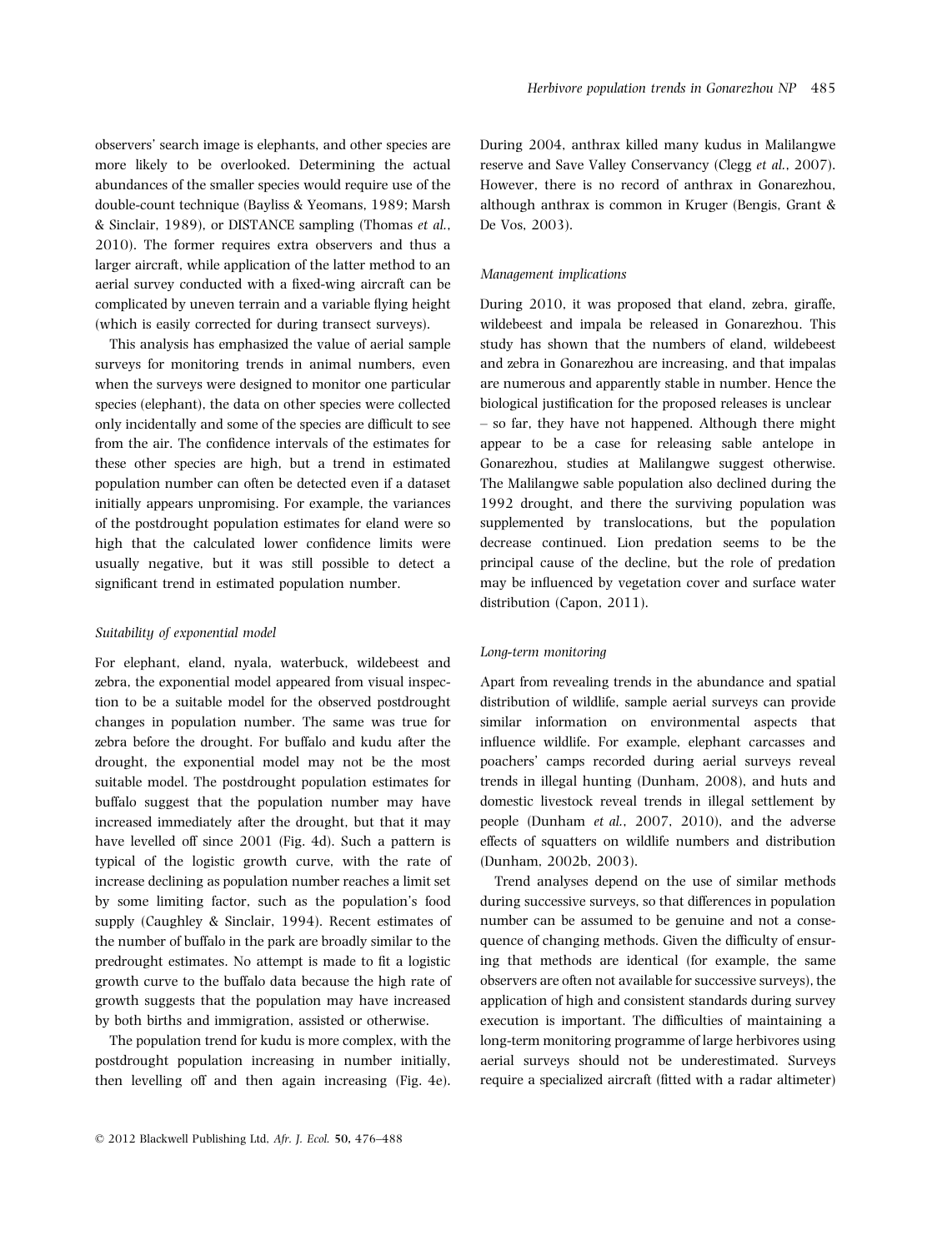and dedicated staff (not many people retain their enthusiasm and breakfast after hours of flying in the hot, bumpy conditions that prevail during the season when trees are leafless and visibility is at a maximum). But sample aerial surveys can be executed relatively quickly and thus inexpensively. The Gonarezhou survey programme has extended over three decades whereas, for example, the Kruger programme of costly total-area counts of large ungulates was discontinued (Redfern et al., 2002). The Gonarezhou surveys continued over 30 years that included significant annual variations in climate and poaching, and even warfare across the international border that forms the park's eastern boundary. Long-term perspectives are required to guide management that is evidence-based and to understand ecosystem dynamics (Sinclair et al., 2007), and the Gonarezhou survey programme provides a long-term perspective.

# Acknowledgements

Many people contributed to the surveys. Major sponsors included DNPWLM, USAID, US Fish & Wildlife Service, WWF-SARPO and Frankfurt Zoological Society. This paperis based on part of the FZS report about the 2009 survey, which was funded by USF&WS. I thank Bruce Clegg, Em Coetsee, Penny Havnar, Elsabe van der Westhuizen and Hugo van der Westhuizen for assistance; and David Cumming, Fay Robertson, Vernon Booth, Richard Hoare and Grant Hopcraft for commenting on earlier drafts. Potential conflict of interest: KMD was contracted by WWF-SARPO during 2001 and 2007 and FZS during 2009 to lead the survey teams.

#### References

- Bayliss, P. & Yeomans, K.M. (1989) Correcting bias in aerial survey population estimates of feral livestock in northern Australia using the double-count technique. J. Appl. Ecol., 26, 925–933.
- Bengis, R.G. (2005) Transfrontier conservation area initiatives in sub-Saharan Africa: some animal health challenges. In: Conservation and Development Interventions at the Wildlife/ Livestock Interface: Implications for Wildlife, Livestock and Human Health (Eds S.A. OSOFSKY, S. CLEAVELAND, W.B. KARESH, M.D. KOCK, P.J. NYPUS, L. STARR and A. YANG). IUCN, Gland, Switzerland & Cambridge, UK.
- BENGIS, R.G., GRANT, R. & DE VOS, V. (2003). Wildlife diseases and veterinary controls. In: The Kruger Experience. Ecology and Management of Savanna Heterogeneity (Eds J.T. Du Torr, K.H. ROGERS and H.C. BIGGS). Island Press, Washington, DC.
- Booth, V.R., Martin, R.B., Child, B. & Chingwendere, L. (1997) The number of elephants killed in Zimbabwe: 1960–1991. In: Elephant Management in Zimbabwe, 3rd edn. (Eds R.B. MARTIN, G.C. CRAIG and V.R. BOOTH). Department of National Parks & Wild Life Management, Harare.
- Bourbeau-Lemieux, A., Festa-Bianchet, M., Gaillard, J.-M. & PELLETIER, F. (2011) Predator-driven component Allee effects in a wild ungulate. Ecol. Lett. 14, 358–363.
- Bowler, M. (1995) The Aerial Census of Elephant and other Large Mammals in north-west Matabeleland, Zambezi Valley, and Gona re Zhou National Park, Zimbabwe. August–October 1993. Department of National Parks & Wild Life Management, Harare.
- Calef, G.W. (1988) Maximum rate of increase in the African elephant. Afr. J. Ecol. 26, 323–327.
- Capon, S.D. (2011) The ecology and potential factors limiting the success of sable antelope in south-eastern Zimbabwe: Implications for conservation. M.Sc. thesis, University of Stellenbosch.
- CARON, A., CROSS, P.C. & DU TOIT, J.T. (2003) Ecological implications of bovine tuberculosis in African buffalo herds. Ecol. Appl. 13, 1338–1345.
- Caughley, G. (1994) Directions in conservation biology. J. Anim. Ecol. 63, 215–244.
- Caughley, G. & Sinclair, A.R.E. (1994) Wildlife Ecology and Management. Blackwell Scientific Publications, Cambridge, MA.
- Chiyo, P.I. & Cochrane, E.P. (2005) Population structure and behaviour of crop-raiding elephants in Kibale National Park, Uganda. Afr. J. Ecol. 43, 233–241.
- Clegg, S.B., Turnbull, P.C.B., Foggin, C.M. & Lindeque, P.M. (2007) Massive outbreak of anthrax in wildlife in Malilangwe Wildlife Reserve, Zimbabwe. Veterinary Record 160, 113–118.
- COETSEE, C. (1996) Elephant Translocations. Pachyderm 22, 81-82.
- Coulson, I.M. (1980) Aerial survey of the Gonarezhou Elephant Population 16–20 August 1980. Unpublished report. Department of National Parks & Wild Life Management, Chiredzi.
- Coulson, I.M. (1981) Aerial Survey of the Gonarezhou Elephant Population 17–21 August 1981. Unpublished report. Department of National Parks & Wild Life Management, Chiredzi.
- Cumming, D.H.M. (1981) The management of elephant and other large mammals in Zimbabwe. In: Problems in Management of Locally Abundant Wild Animals (EDS P.A., JEWELL, S., HOLT, & D., HART). Academic Press, New York.
- Cumming, D.H.M., Fenton, M.B., Rautenbach, I.L., Taylor, R.D., Cumming, G.S., Cumming, M.S., Dunlop, J.M., Ford, G.A., Hovoraka, M.D., Johnston, D.S., Kalcounis, M., Mahlangu, Z. & PORTFORS, C.V.R. (1997) Elephants, woodlands and biodiversity in Southern Africa. S. Afr. J. Sci. 93, 231–236.
- Davies, C. (1996) Aerial Census of Elephant and Other Large Mammals in the North West Matabeleland and Gonarezhou Regions of Zimbabwe. August/September 1996. Unpublished report. Department of National Parks & Wild Life Management, Harare.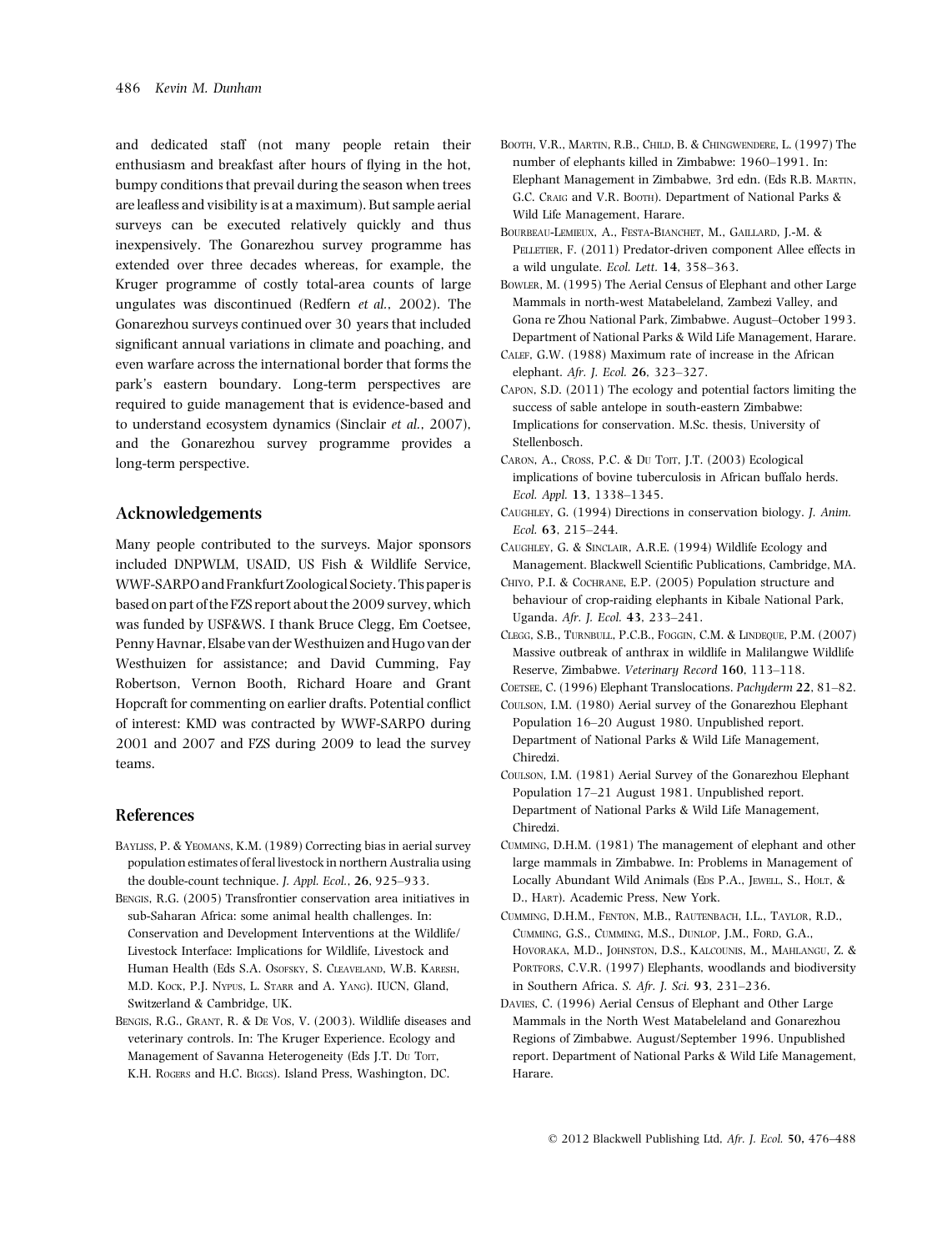Davies, C., Craig, C., Mackie, C., Chimuti, T. & Gibson, D. (1996) Aerial Census of Elephant and Other Large Mammals in the Gonarezhou, Zambezi Valley, North-West Matabeleland, Sebungwe, Dande and Communal Land Regions of Zimbabwe. July to November 1995. Department of National Parks & Wild Life Management, Harare.

De Garine-Wichatitsky, M., Caron, A., Gomo, C., Foggin, C., Dutlow, K., Pfukenyi, D., Lane, E., Le Bel, S., Hofmeyr, M., Hlokwe, T. & Michel, A. (2010) Bovine tuberculosis in buffaloes, southern Africa. Emerg. Infect. Dis. 16, 884–885.

Department of National Parks & Wild life Management (1998) Gonarezhou National Park Management Plan 1998–2002. Department of National Parks & Wild Life Management, Harare.

Duffy, R. (1999) The role and limitations of state coercion: antipoaching policies in Zimbabwe. J. Contemp. Afr. Stud. 17, 97–121.

Dunham, K.M. (2002a) Aerial Census of Elephants and other Large Herbivores in Gonarezhou National Park and some Bordering Lands, Zimbabwe: 2001. Occasional Paper 4. WWF-Southern Africa Regional Programme Office, Harare.

Dunham, K.M. (2002b) Aerial Census of Elephants and other Large Herbivores in the Save Valley Conservancy, Zimbabwe: 2001. Occasional Paper 5. WWF-Southern Africa Regional Programme Office, Harare.

Dunham, K.M. (2003) Aerial Census of Elephants and other Large Herbivores in Save Valley Conservancy, Zimbabwe: 2003. WWF-Southern Africa Regional Programme Office, Harare.

Dunham, K.M. (2008) Detection of anthropogenic mortality in elephant Loxodonta africana populations: a long-term case study from the Sebungwe region of Zimbabwe. Oryx 42, 36–48.

Dunham, K.M., Mackie, C.S., Musemburi, O.C., Zhuwau, C., Nyaguse, G.H., TAYLOR, R.D. & CHIMUTI, T. (2007) Aerial Survey of Elephants and other Large Herbivores in Gonarezhou National Park, Zimbabwe: 2007. Occasional Paper 18. WWF-Southern Africa Regional Programme Office, Harare.

Dunham, K.M., Van Der Westhuizen, E., Van Der Westhuizen, H.F. & GANDIWA, E. (2010) Aerial Survey of Elephants and other Large Herbivores in Gonarezhou National Park (Zimbabwe), Zinave National Park (Mozambique) and surrounds: 2009. Frankfurt Zoological Society, Chiredzi. Available from: http:// www.zgf.de/download/966/Report\_Gonarezhou\_Zinave\_Aerial +Survey\_2009.pdf.

FARRELL, J.A.K. (1968) Preliminary notes on the vegetation of the lower Sabi-Lundi Basin, Rhodesia. Kirkia 6, 223–248.

FOLEY, C.A.H. & FAUST, L.J. (2010) Rapid population growth in an elephant Loxodonta africana population recovering from poaching in Tarangire National Park, Tanzania. Oryx 44, 205–212.

FROST, P.G.H. & BOND, I. (2008) The CAMPFIRE programme in Zimbabwe:paymentsforwildlife services.Ecol.Econ.65,776–787.

Funston, P.J. & Mills, M.G.L. (2006) The influence of lion predation on the population dynamics of common large ungulates in the Kruger National Park. S. Afr. J. Wild. Res. 36, 9–22.

Gasaway, W.C., Dubois, S.D., Reed, D.J. & Harbo, S.J. (1986) Estimating moose population parameters from aerial surveys. Biological Papers of the University of Alaska 22, 1–108. Available from www.adfg.alaska.gov/static/home/library/pdfs/wildlife/ propubs/ua\_biology\_papers\_nr\_22.pdf.

GIBSON, D. St C. (1989) Aerial Census of Larger Mammals in the National Parks Estate of Zimbabwe. Department of National Parks & Wild Life Management, Harare.

HENLEY, M. (2011) Elephant Newsletter March 2011. Save the Elephants Transboundary Elephant Research Programme, Hoedspruit.

Johnson, H.E., Mills, L.S., Wehausen, J.D., Stephenson, T.R. & Luikart, G. (2011) Translating effects of inbreeding depression on component vital rates to overall population growth in endangered bighorn sheep. Cons. Biol. 25, 1240–1249.

Jolly, G.M. (1969) Sampling methods for aerial censuses of wildlife populations. E. Afr. Agric. Forest. J. 34, 46–49.

Jones, M.A. (1991) Aerial Census of Elephant and other Large Mammals in Gonarezhou National Park and Adjacent Areas. Department of National Parks & Wild Life Management, Harare.

LEGGETT, K.E.A. (1994) Implications of the Drought on Elephants in Gonarezhou National Park: A Preliminary Report on the Raleigh International Expeditions 93k and 94b to Gonarezhou National Park, September 1993 to May 1994. Unpublished report to the Department of National Parks & Wild Life Management, Harare.

Mackie, C. (1999) Aerial Census of Elephants and other Large Herbivores in the Sebungwe Region and Gonarezhou National Park, Zimbabwe, 1998. Project Paper 71, WWF-Southern Africa Regional Programme Office, Harare.

Magadza, C., Coulson, I. & Tafangenyasha, C. (1993) Ecology of Gonarezhou National Park. In: Gonarezhou National Park Management Planning Programme Background Data Reports (Ed. C. Magadza). pp. 1.1–1.42. Department of National Parks and Wild Life Management, Harare.

Marsh, H. & Sinclair, D.F. (1989) Correcting for visibility bias in strip transect aerial surveys of aquatic fauna. J. Wildl. Manage. 53, 1017–1024.

Martin, R.B., Craig, G.C. & Booth, V.R. (1989) Elephant Management in Zimbabwe. Department of National Parks and Wild Life Management, Harare.

Martin, R.B., Craig, G.C. & Booth, V.R. (1997) Elephant Management in Zimbabwe, 3rd edn. Department of National Parks and Wild Life Management, Harare.

Mills, M.G.L., Biggs, H.C. & Whyte, I.J. (1995) The relationship between rainfall, lion predation and population trends in African herbivores. Wildl. Res. 22, 75–88.

MINISTRY OF LANDS. (1965) Report of the Director of National Parks and Wild Life Management for 1965. Ministry of Lands, Salisbury.

Mombeshora, S. & Le Bel, S. (2009) Parks-people conflicts: the case of Gonarezhou National Park and the Chitsa community in south-east Zimbabwe. Biodivers. Conserv. 18, 2601–2623.

Norton-Griffiths, M. (1978) Counting Animals, 2nd edn. African Wildlife Leadership Foundation, Nairobi.

REDFERN, J.V., VILJOEN, P.C., KRUGER, J.M. & GETZ, W.M. (2002) Biases in estimating population size from an aerial census: